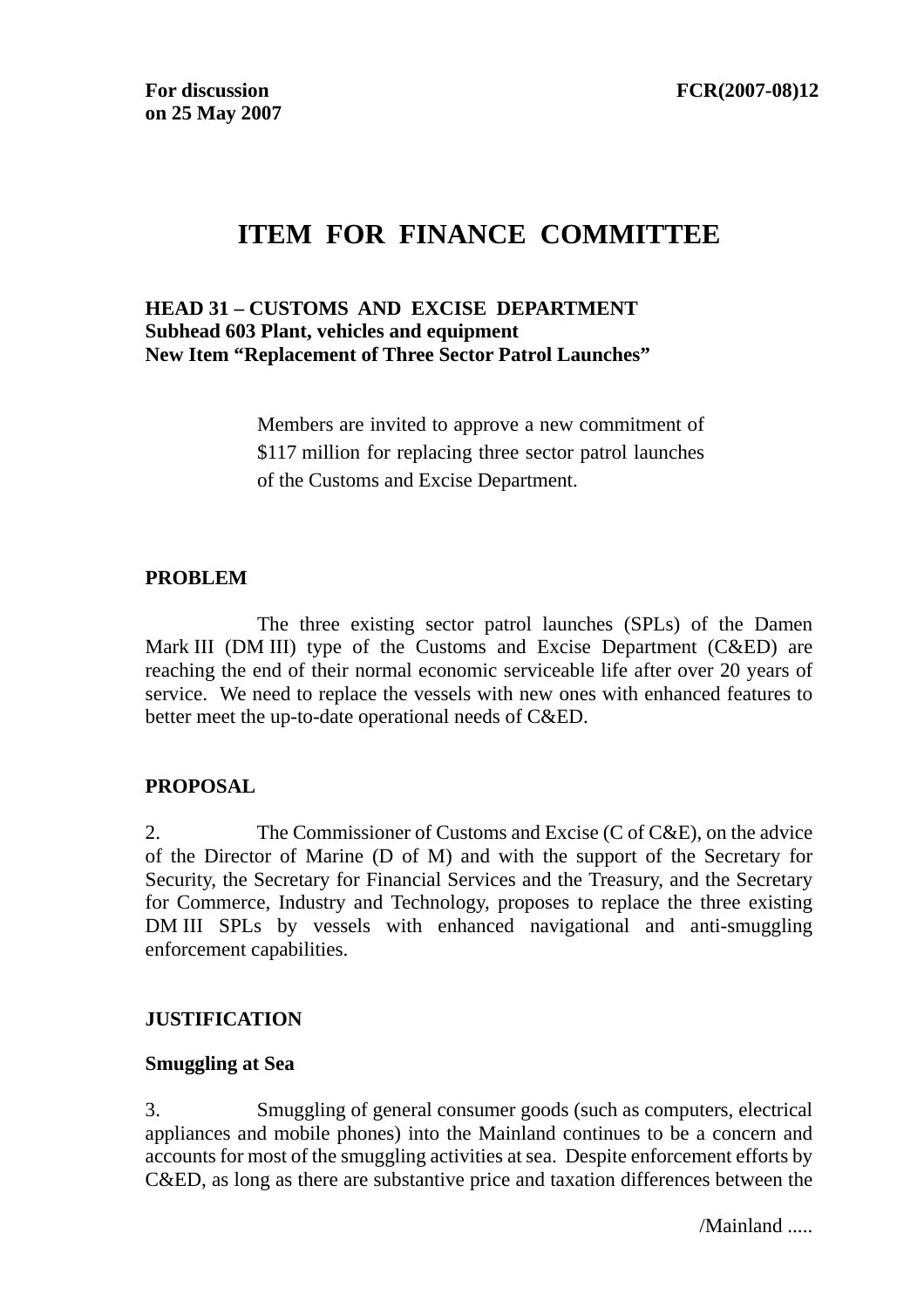Mainland and Hong Kong, such activities are expected to continue. Similarly, illegal importation into Hong Kong of dutiable commodities (notably cigarettes) continues to be lucrative. Smugglers use various means of conveyance, including fishing and cargo vessels, mechanised sampans and speed boats, and employ different tactics to evade enforcement detection. In 2006, C&ED and the Hong Kong Police Force detected a total of 173 sea smuggling cases, in which 405 persons were arrested and goods with a total value of \$215.2 million were seized.

# **Functions of SPLs**

4. There are five SPLs in the Customs fleet, including three of the DM III type and two of the Challenger type. All of them are steel-hulled vessels which are mainly deployed to perform anti-smuggling patrols and conduct strike and search operations on suspicious vessels in Hong Kong waters. They serve an important function of maintaining a regular Customs presence in Hong Kong waters to deter and interdict smuggling activities. They also act as a command centre during large-scale anti-smuggling operations and provide support to other Customs vessels.

# **Need to Replace the Existing DM III SPLs**

5. D of M advises that the normal life expectancy of steel-hulled vessels in the Government fleet is about 20 years, after which the vessels will be beyond economical repair and may not be able to provide reliable support to sea-borne operations.

6. The three DM III SPLs proposed to be replaced were commissioned in 1986. As they have been in service for more than 20 years, it has become increasingly difficult and costly to maintain them in good operating condition. Many of the spare parts for the vessels (e.g. main engine parts) are of obsolete models and some of them are unavailable in the market while others are costly. The average annual maintenance cost for each DM III SPL has increased from about \$1.0 million when they were first commissioned in 1986 to about \$2.5 million recently, and the figure is estimated to further increase to about \$3.0 million in 2009. D of M has concluded, after a thorough inspection conducted in 2004, that the three DM III SPLs would reach the end of their economic serviceable life by end of 2009, i.e. after 23 years of service.

7. C&ED has also reviewed the strategy in combating sea smuggling activities, including the role and functions of the Customs fleet and the need to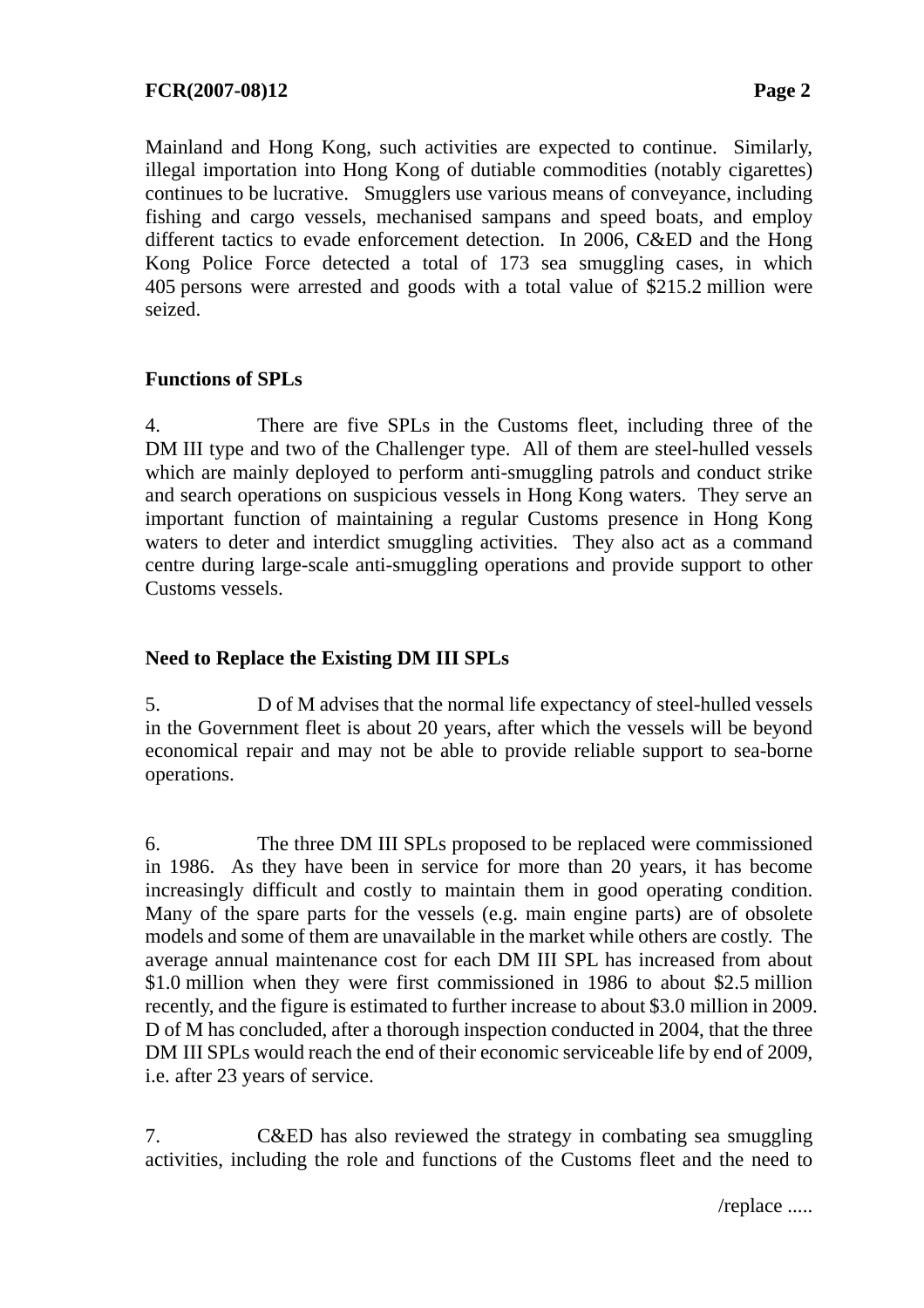replace the three existing DM III SPLs. C&ED has concluded that the existing anti-smuggling strategy of regular patrolling and conducting anti-smuggling operations based on intelligence continues to be effective in curtailing sea smuggling activities. In view of the specific role played by the different types of vessels in the Customs fleet, C&ED considers that it is necessary to maintain the existing composition of the Customs fleet so as to maintain C&ED's enforcement capability at sea. For the DM III SPLs, since their functions necessitate a design with a size and height comparable to vessels normally used for smuggling (such as fishing and cargo vessels) to facilitate interception and searching, it is necessary to maintain them in the Customs fleet and to improve their capability to ensure anti-smuggling efficacy. It is therefore recommended that the three existing DM III SPLs should all be replaced with new vessels upon the expiry of their serviceable span. In addition, the features of the replacement vessels should be enhanced to the level of the existing Challenger SPLs to better meet the up-to-date operational needs of C&ED.

## **The Proposed Replacement Vessels**

8. The proposed replacement vessels will command advanced hull form, higher speed, better sea keeping capability<sup>Note</sup> and facilities to enhance both the navigational and anti-smuggling enforcement capabilities of the Customs fleet. A detailed comparison of the facilities and build of the existing SPLs and the proposed replacement vessels is at Enclosure 1. Major enhanced features are summarised as follows –

- (a) the replacement vessels can operate at a higher speed of 25 knots instead of 22 knots of the DM III SPLs even when the latter were new. At present, the three existing DM III SPLs can only sustain a maximum speed of 18 knots after use for more than 20 years. The higher speed will enhance the capability of pursuing and intercepting target vessels (such as fishing vessels and river trading vessels) in Hong Kong waters which normally travel at a speed of not more than 20 knots;
- (b) advanced laser distance measurement device will be installed to measure the distance between the SPLs and the target vessels for formulating the best course of interception strategy as well as strengthening navigation safety;

 $/(c)$  .....

Encl. 1

Note Sea keeping capability is the ability of a vessel to remain stable, and reduce the seasickness of the crew and passengers on board under rough sea conditions.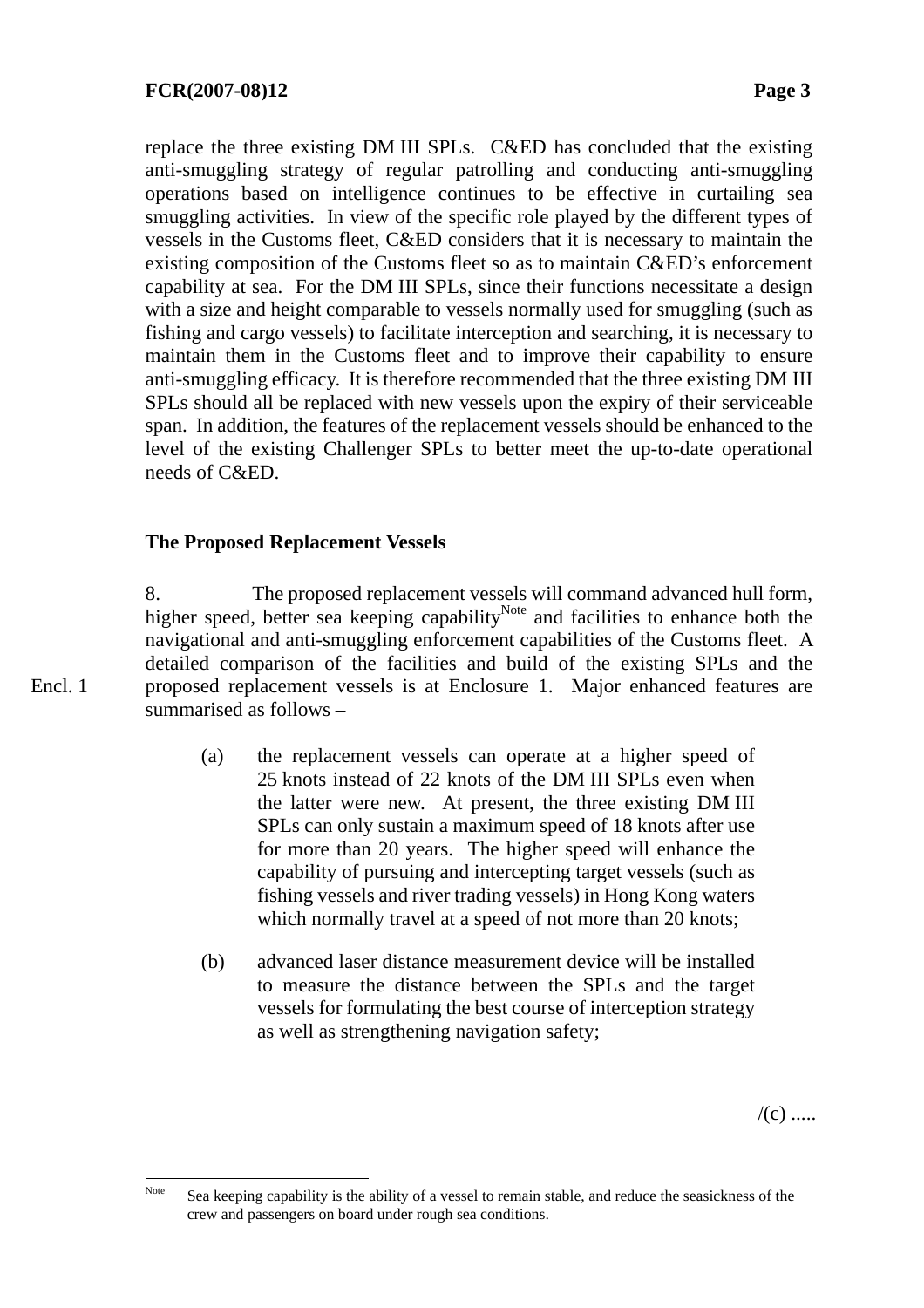- (c) night vision equipment will be installed to enhance navigation safety, and enable proactive monitoring of smuggling activities in the waters where visibility is low particularly at night;
- (d) facilities such as dampened seats, noise absorbent materials, etc. will be provided to improve occupational safety and health for the crew; and
- (e) an improved model of derrick and crane will be installed to enable launching of inflatable craft into the sea while the vessel is in motion to enhance the pursuit capability.

# **FINANCIAL IMPLICATIONS**

#### **Non-recurrent Expenditure**

9. On the advice of D of M, C of C&E estimates that the total non-recurrent cost for the three replacement vessels with the necessary equipment on board is \$117.0 million*,* broken down as follows –

|     |                                                                                        | \$ million |
|-----|----------------------------------------------------------------------------------------|------------|
| (a) | Three basic vessels with equipment on board                                            | 105.3      |
| (b) | Electrical and Mechanical Services Trading<br>Fund (EMSTF) project management services | 1.2        |
| (c) | Contingency (10% of item (a) above)                                                    | 10.5       |
|     | <b>Total</b>                                                                           | 117.0      |

10. On paragraph 9(a), the estimate of \$105.3 million is for the design and construction of three replacement vessels, equipment on board (such as night vision equipment and laser distance measurement device), power derrick and crane as well as the necessary electrical installations.

11. On paragraph 9(b), the estimate of \$1.2 million is for the payment to EMSTF for providing project management services for the electronic navigational and communications equipment.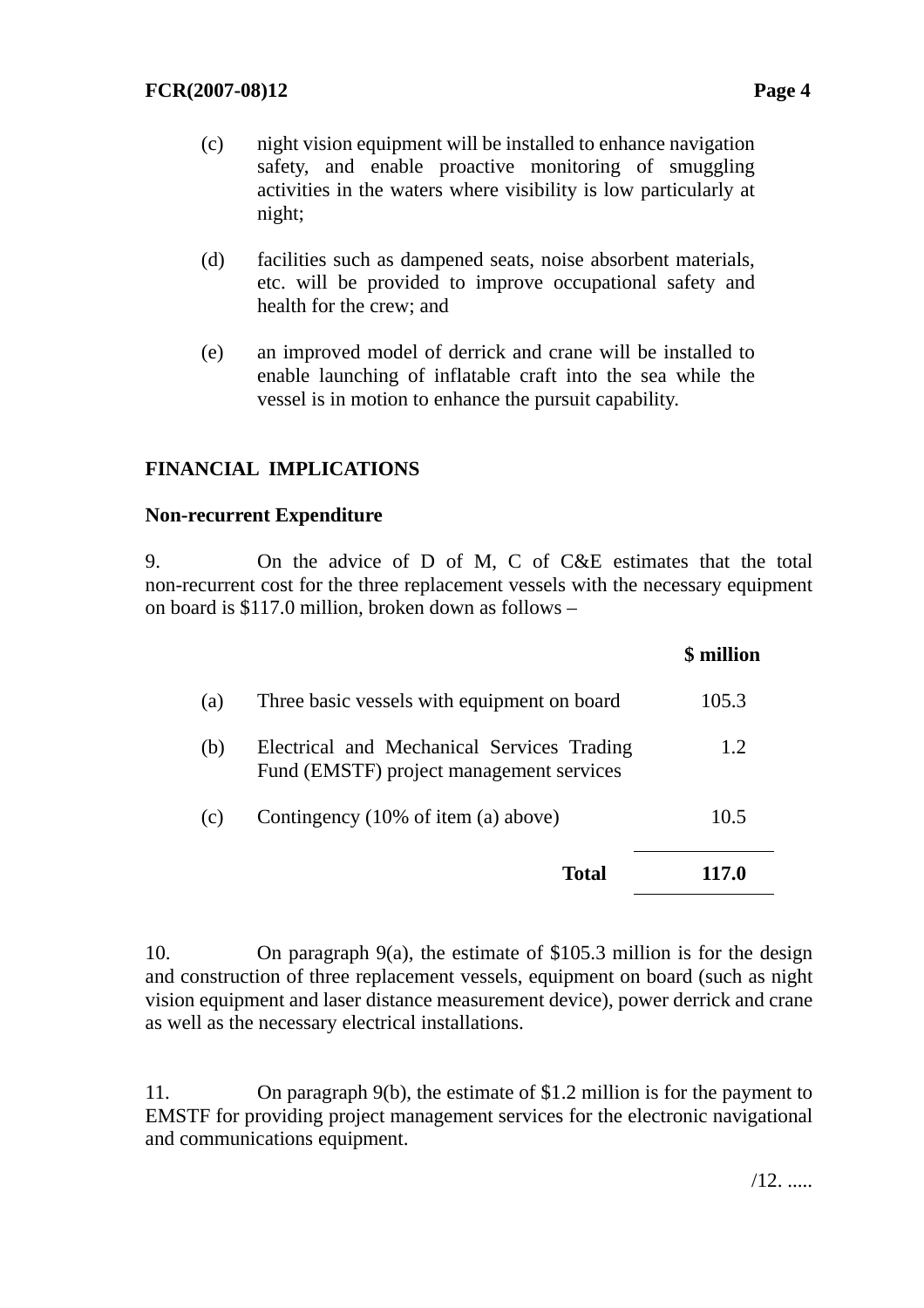12. The estimated cash flow for the procurement of the replacement vessels is as follows –

| Year      |              | \$ million |
|-----------|--------------|------------|
| 2007-2008 |              | 11.7       |
| 2008-2009 |              | 58.5       |
| 2009-2010 |              | 46.8       |
|           | <b>Total</b> | 117.0      |

## **Recurrent Expenditure**

13. C of C&E estimates that the additional annual recurrent expenditure for the three replacement vessels from 2010-11 onwards, net of the annual recurrent expenditure of \$10.1 million for the three existing DM III SPLs, will be \$2.1 million per annum. The breakdown is as follows –

|     |                             | \$ million |
|-----|-----------------------------|------------|
| (a) | Additional maintenance cost | 1.2.       |
| (b) | Higher fuel consumption     | 0.9        |
|     | <b>Total</b>                | 2.1        |

14. On paragraph 13(a), the expenditure of \$1.2 million is for the additional maintenance cost for the larger replacement vessels, engines with higher power and more advanced navigational and operational equipment.

15. On paragraph 13(b), the expenditure of \$0.9 million is for the additional fuel cost arising from higher engine power of the replacement vessels.

16. C of C&E will absorb the additional recurrent expenditure of \$2.1 million per annum from within his existing resources. He will also deploy existing staff to man the replacement vessels and no additional staff is required.

# **IMPLEMENTATION PLAN**

17. We plan to procure the replacement vessels according to the following timetable –

/**Activity** .....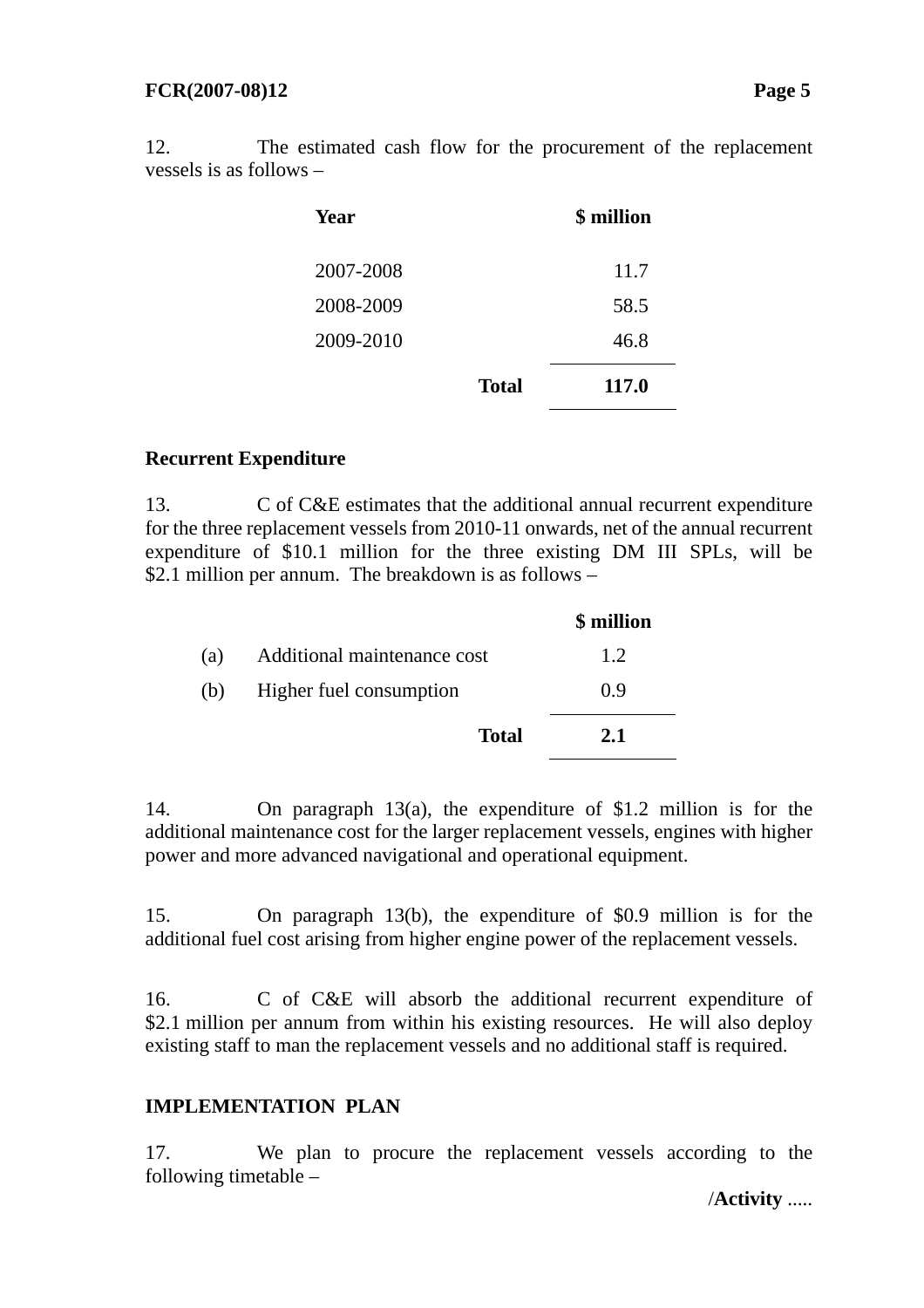# **Activity Target Completion Date** (a) Preparation of tender specifications October 2007 (b) Invitation of tender January 2008 (c) Tender evaluation and award of contract May 2008 (d) Construction of vessels August 2009 (e) Delivery of vessels September 2009

#### **PUBLIC CONSULTATION**

18. We consulted the Legislative Council Panel on Security on 6 March 2007. Members were generally supportive of the proposal. At the meeting, some Members requested additional information on the maximum court penalties imposed on smuggling cases at sea in 2006 and C&ED's internal review on the replacement of the three DM III SPLs. We subsequently provided the information to Members on 4 April 2007.

#### **BACKGROUND**

19. The existing Customs fleet comprises a total of 19 vessels, including five SPLs, eight inflatable craft, four high speed pursuit craft and two shallow water speed boats. Each type of the vessels plays a specific role in combating smuggling activities in Hong Kong waters. The SPLs perform round-the-clock anti-smuggling patrols in Hong Kong waters and intercept target vessels, while the inflatable craft attached to them are for near-shore sea patrols and diving operations. As for the high speed pursuit craft and shallow water speed boats, they are specifically deployed for the pursuit and interception of target speed boats and mechanised sampans suspected to be engaging in smuggling activities. Details of the functions and areas of deployment of the Customs fleet are at Enclosure 2.

---------------------------------

Encl. 2

Security Bureau Financial Services and the Treasury Bureau Commerce, Industry and Technology Bureau May 2007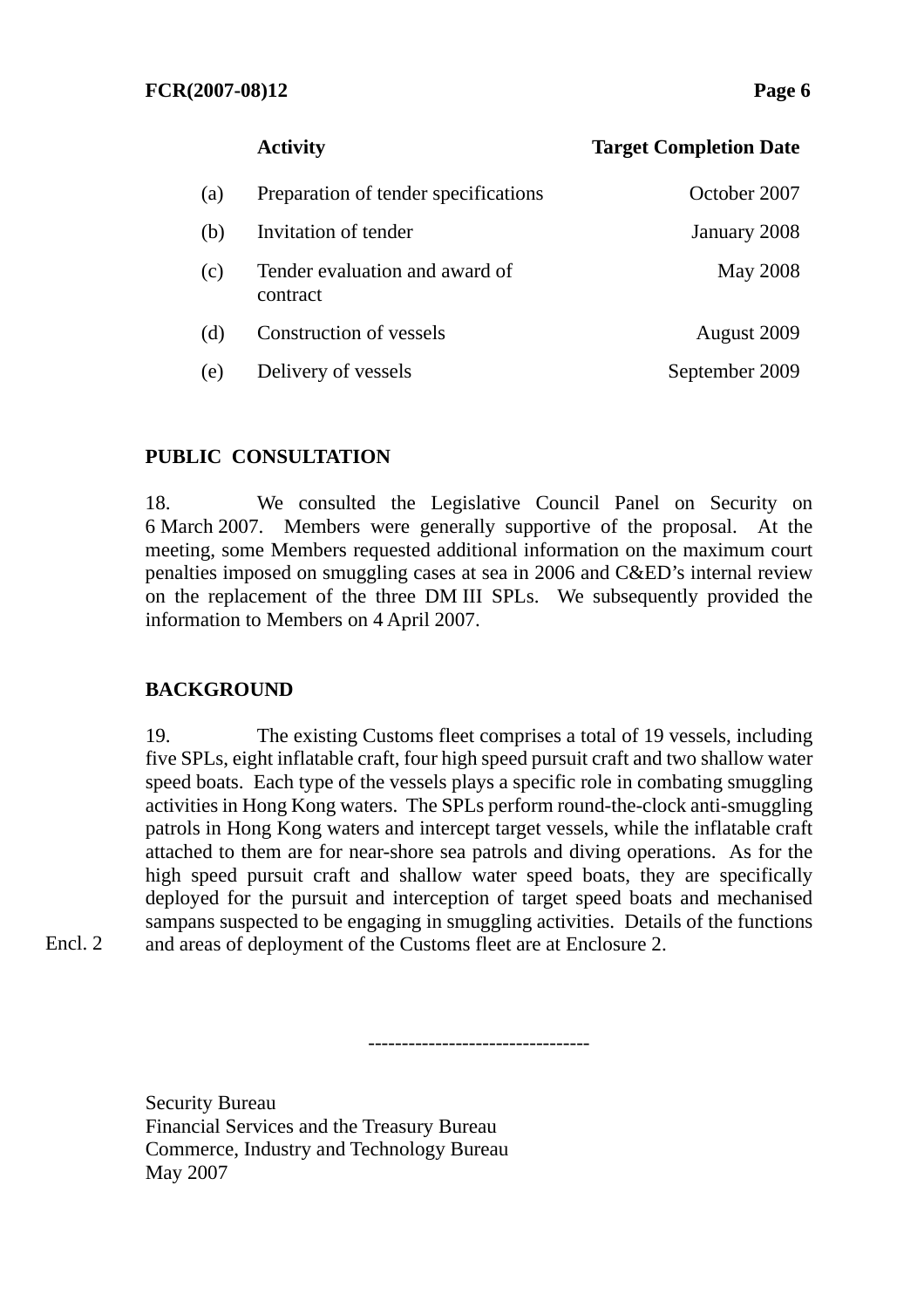|                                                                        | <b>Existing Sector Patrol Launches (SPL)</b>          |                                      |                         |
|------------------------------------------------------------------------|-------------------------------------------------------|--------------------------------------|-------------------------|
|                                                                        | <b>DM III SPLs</b><br>to be replaced<br>(CE 2, 5 & 6) | <b>Challenger SPLs</b><br>(CE 8 & 9) | <b>Proposed vessels</b> |
| Year of<br>commissioning                                               | 1986                                                  | 2000                                 |                         |
| Overall length                                                         | 26.6 <sub>m</sub>                                     | 32.1 m                               | 30.0 <sub>m</sub>       |
| <b>Breadth</b>                                                         | 5.8 <sub>m</sub><br>7.0 <sub>m</sub>                  |                                      | 6.3 <sub>m</sub>        |
| Maximum speed for<br>22 knots<br>new vessel                            |                                                       | 25 knots                             | 25 knots                |
| Seating capacity in<br>wheelhouse                                      | 3 no.                                                 | 8 no.                                | 6 no.                   |
| Night vision<br>equipment                                              | N <sub>o</sub>                                        | Yes                                  | Yes                     |
| Laser distance<br>measurement                                          | N <sub>o</sub>                                        | Yes                                  | Yes                     |
| Power derrick and<br>crane                                             | N <sub>o</sub>                                        |                                      | Yes                     |
| <b>CCTV</b> surveillance<br>and monitoring<br>N <sub>0</sub><br>device |                                                       | Yes                                  | Yes                     |
| Noise absorbent<br>material in<br>machinery spaces                     | N <sub>0</sub>                                        | N <sub>o</sub>                       | Yes                     |
| Contraband detector                                                    | Portable                                              | Stationary                           | Stationary              |

## **Comparison of the Existing Sector Patrol Launches and the Proposed Replacement Vessels**

------------------------------------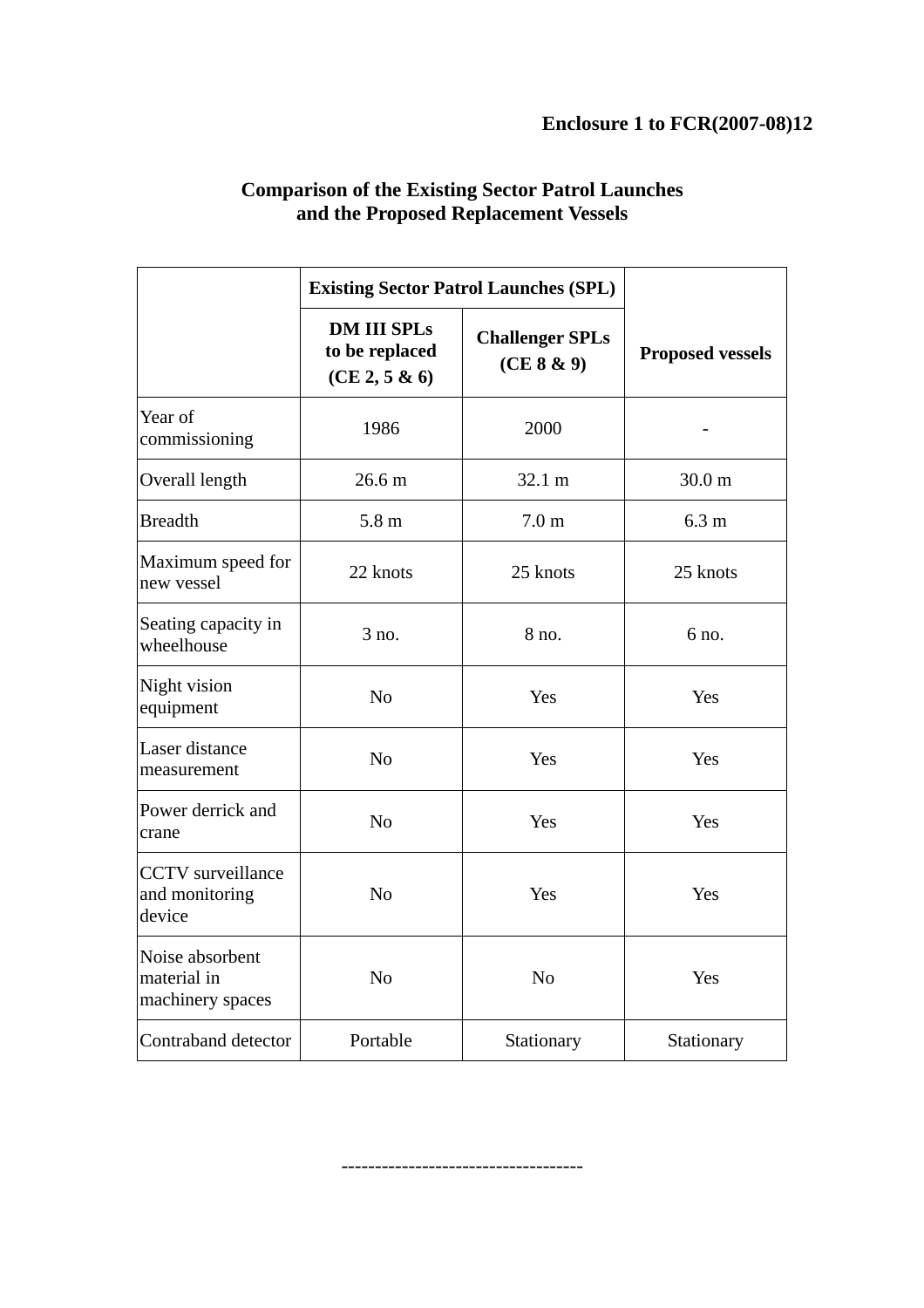# **Enclosure 2 to FCR(2007-08)12**

| <b>Type</b>                               | <b>Model</b>                       | Qty.           | Year of<br>commissioning | <b>Functions</b>                                                                                                                                                                               |
|-------------------------------------------|------------------------------------|----------------|--------------------------|------------------------------------------------------------------------------------------------------------------------------------------------------------------------------------------------|
|                                           | # Damen<br>Mark III                | 3              | 1986                     | perform anti-smuggling<br>To<br>✧<br>patrols in Hong Kong waters,<br>which is broadly divided into<br>five areas, namely North-west,<br>South-west,<br>South-east,<br>North-east and Mirs Bay; |
| Sector patrol<br>launch                   |                                    |                |                          | To carry out strike and search<br>✧<br>operations on suspicious river<br>trading vessels, fishing vessels,<br>etc;                                                                             |
|                                           | Challenger                         | $\overline{2}$ | 2000                     | To act as the command centre<br>during joint<br>anti-smuggling<br>operations;                                                                                                                  |
|                                           |                                    |                |                          | To serve as the observation and<br>✧<br>case processing platform;                                                                                                                              |
|                                           |                                    |                |                          | To provide logistic support to<br>✧<br>other types of Customs vessels;<br>and                                                                                                                  |
|                                           |                                    |                |                          | $\div$ To act as the training facility for<br>the launch crew of Customs<br>vessels.                                                                                                           |
| Inflatable<br>craft<br>(normally          | Avon<br>Sea-rider<br><b>SR5.4M</b> | 5              | 2000                     | provide near-shore<br>To<br>and<br>✧<br>shallow sea patrols in Hong<br>Kong waters; and                                                                                                        |
| attached to<br>sector patrol<br>launches) | Avon<br>Sea-rider<br>SR6.0M        | 3              | 2000                     | To be used for diving operations.<br>$\rightsquigarrow$                                                                                                                                        |

# **Types and Functions of the Existing Customs Launches/Craft**